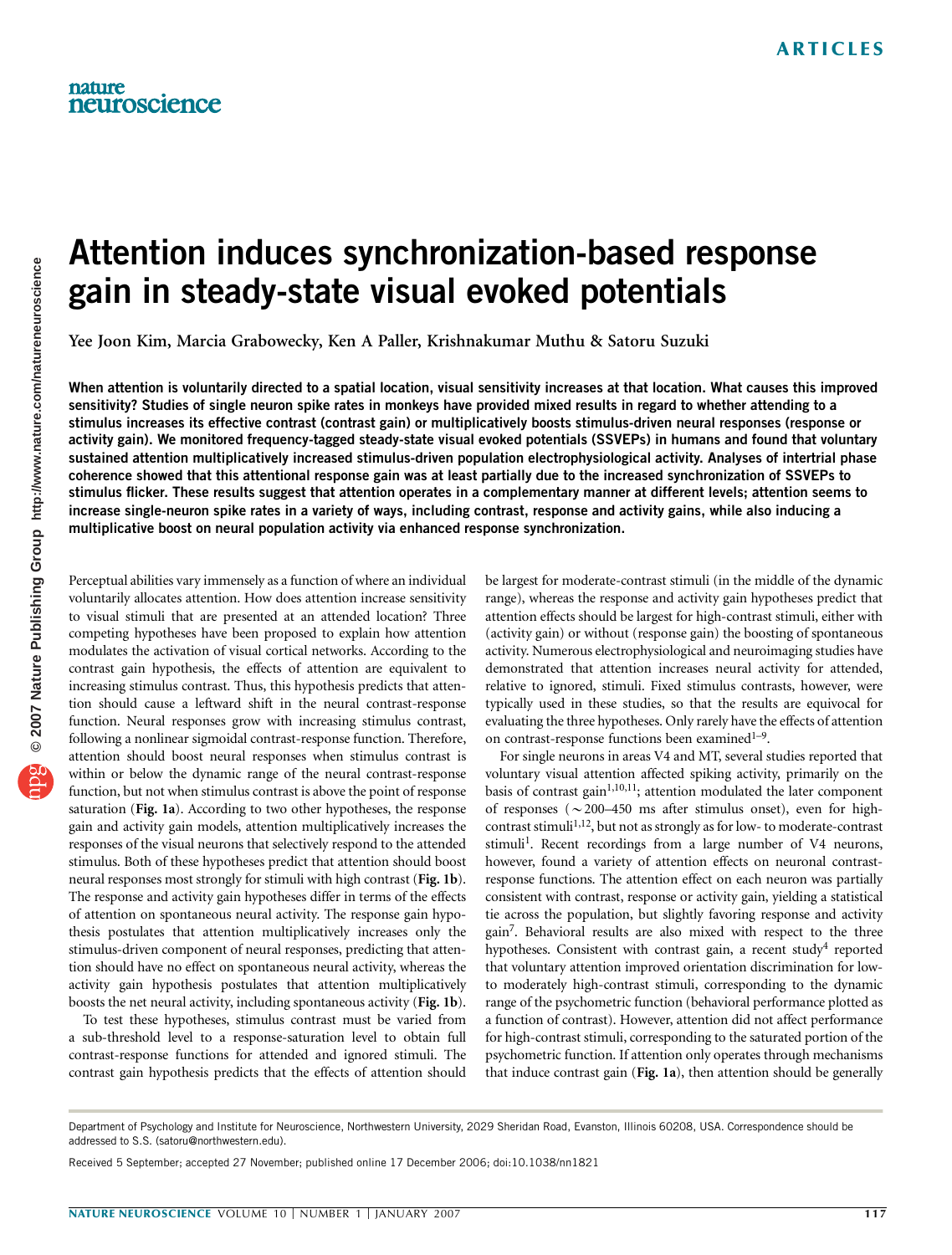

Figure 1 The contrast, response and activity gain hypotheses of the way voluntary visual-spatial attention boosts neural responses. (a) According to the contrast gain hypothesis, attention increases the effective contrast of attended stimuli, shifting the contrast-response function to the left. (b) According to the response and activity gain hypotheses, attention multiplicatively increases neural responses to attended stimuli, either with (activity gain) or without (response gain) attention effects on spontaneous neural activity. Upper, hypothetical contrast-response functions for attended and ignored conditions. Lower, difference between attended and ignored contrast-response functions.

ineffective for high-contrast stimuli. Contrary to this prediction, robust behavioral attention effects are generally found with high-contrast stimuli, as such stimuli are more readily detected and processed when presented at the focus of attention<sup>8,9,13</sup>. Furthermore, some behavioral results provide evidence for multiplicative attention effects consistent with response gain (for example, attention improved the discrimination of contrast, orientation and spatial frequency more for a higher-contrast than for a lower-contrast stimulus)<sup>8,9</sup> or evidence for the involvement of both contrast gain and response gain<sup>5</sup>. In sum, for both neuronal spike rates and behavioral performance, the evidence to date has been mixed as to whether voluntary visual attention primarily affects neural activity based on contrast<sup>1,3–6,10,11</sup>, response<sup>5,7–9</sup> or activity<sup>7</sup> gain.

The three hypotheses have not previously been examined at the level of the neural population. This examination is important for two reasons. First, it is intrinsically difficult to compare the contrastresponse functions of individual neurons with behavioral results because it is unclear how neural signals from different visual areas (or sub-areas) contribute to performing a specific behavioral task<sup>14</sup>. An examination of neural population responses will identify the primary population activity that is induced by a given stimulus and determine how that population activity is affected by allocation of attention to the stimulus. Second, neural population activity takes on emergent characteristics that are not reflected in the spike rates of individual neurons. Response synchronization is one such example, and there is evidence that attention modulates synchronization. For example, visual attention led to increased 35–90-Hz (gamma-frequency) synchronization among V4 neurons that were responding to an attended stimulus<sup>12</sup>. For another example, attention to tactile (as opposed to visual) stimuli increased the synchronization among somatosensory neurons<sup>15</sup>. Because the synchronization can increase the impact of the involved neurons on postsynaptic targets<sup>16</sup>, these results suggest that response synchronization is one of the mechanisms that are important for attentional selection<sup>17,18</sup>. Recent evidence suggesting that the coding of stimulus contrast in V1 involves synchronization<sup>19</sup> is also consistent with a function for neural response synchronization in modulating the strength of stimulus representation. Because response synchronization is not limited by the saturation of neuronal spike rates at high contrasts<sup>19</sup>, we hypothesized that attentional modulations of the

coherence of neural population responses might provide a mechanism that is especially effective for increasing the salience of high-contrast stimuli. This would complement the attentional modulations of neuronal spike rates, which may be potentially limited by response saturation at high contrast.

Our strategy for investigating the effects of attention on the coherence of neural population activity in humans was to monitor SSVEPs that were elicited by flickering stimuli<sup>20</sup>. These electroencephalographic (EEG) measures can index the increased synchronization of neural responses even if the firing rate of individual neurons is saturated because of high contrast. Hypothetically, if attention induced contrast gain in individual neurons, while also inducing multiplicative response (or activity) gain in terms of increased phase locking of population activity to stimulus flicker, SSVEP amplitudes might be sensitive enough to demonstrate response (or activity) gain. Indeed, some of the data reported in a prior SSVEP study<sup>2</sup> are suggestive of multiplicative attention effects on SSVEP amplitudes. Here we rigorously tested the attentional response and activity gain hypotheses for neural population activity by recording frequency-tagged SSVEPs from both attended and ignored stimuli simultaneously (thus controlling for influences on SSVEPs that were unrelated to attention), analyzing the scalp topography of attention effects (crucial for evaluating the attentional response and activity gain hypotheses) and examining the effects of attention on response synchronization.

The response and activity gain hypotheses predict that attention directly boosts visual responses that are elicited by the attended stimulus (Fig. 1b). Evidence in support of these hypotheses must demonstrate that there is a multiplicative attention effect on population activity that is stimulus selective. Therefore, we recorded frequency-tagged SSVEPs from numerous scalp locations to identify patterns of activity that were specific to each of the competing stimuli. We then sought to demonstrate that attentional boosts in SSVEP amplitudes occur with a topographic pattern that is indicative of the selective enhancement of sensory activation and that this enhancement is multiplicative (Fig. 1b). The presence or absence of attention effects on subthreshold activity allowed us to distinguish between response and activity gain.

Care must be taken to ensure that SSVEP modulations can clearly be attributed to selective attention. This requires that attended and ignored conditions be equated in terms of arousal and the type of visual processes engaged. Accordingly, we presented two flickering circular gratings, one to be attended to and the other to be ignored, in the left and right visual hemifields (Fig. 2a). When the observer attended to one grating, he or she simultaneously ignored the other grating, such that the level of arousal and general task requirements were comparable while we recorded SSVEPs from both the attended and ignored gratings simultaneously<sup>21</sup>. We made two gratings flicker at different frequencies so that the Fourier band-power value for each frequency could be extracted from the EEG activity to measure coherent neural responses to the respective gratings separately $21-23$ . This frequency-tagging method allowed us to simultaneously monitor SSVEPs from attended and ignored stimuli so that we could determine whether attentional modulation of stimulus selective population electrophysiological activity (recorded as EEG) reflected contrast gain (Fig. 1a), response gain or activity gain (Fig. 1b).

We found that (i) each grating elicited SSVEPs that were localized in the contralateral posterior scalp region, (ii) voluntary visual attention selectively and multiplicatively boosted these stimulus-induced SSVEPs in a manner that was consistent with response gain and (iii) this attentional boosting was at least partially attributable to the enhancement of neural response synchronization by attention.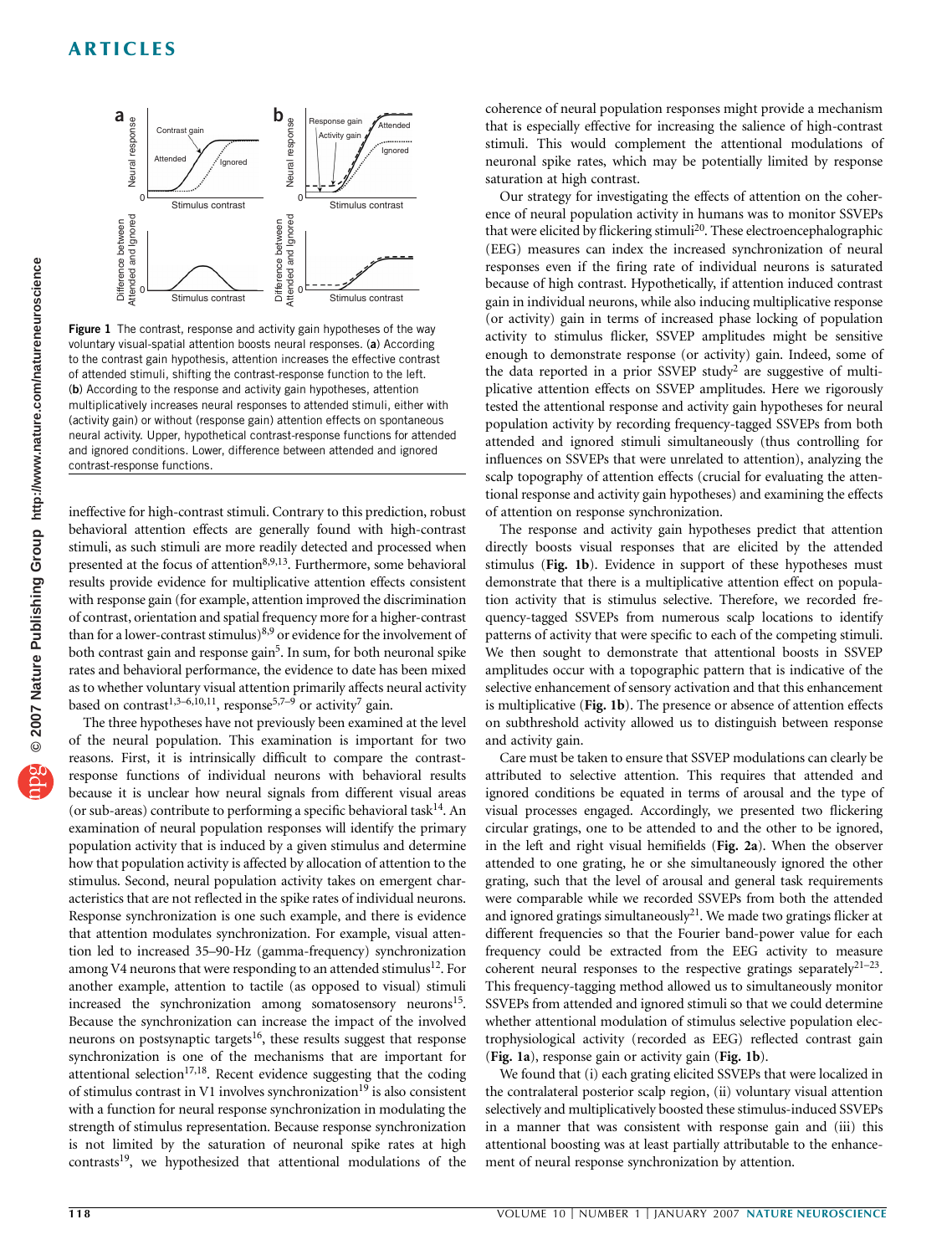

## RESULTS

We elicited SSVEPs by using circular gratings flickering at 12.5 Hz and 16.67 Hz. Two gratings appeared simultaneously in the left and right visual hemifields (Fig. 2a), with flicker frequency randomly assigned to each hemifield on each trial. Each trial lasted 4.8 s, during which the observer maintained fixation at a central marker while voluntarily attending to the grating that was indicated by a central arrow that was presented prior to each trial (Fig. 2b). We contrasted SSVEPs that were derived from the second-harmonic EEG responses (see Methods) for attended and ignored conditions.

The SSVEP topographies for the responses to the 16.67-Hz grating (Fig. 3a) showed that the maximal SSVEP amplitudes occurred contralateral to the stimulus over posterior cortical regions and that attention boosted these localized responses. The topography of the

Figure 3 Topographic plots of the secondharmonic SSVEPs in response to the two gratings, averaged across observers and stimulus contrasts. (a) 16.67-Hz grating. (b) 12.50-Hz grating. Colorscale data were interpolated based on a fine Cartesian grid. SSVEP amplitudes have been standardized so that the positive and negative values indicate responses above and below the mean level, respectively, in z units. Left, SSVEP topographies when the relevant grating was presented to the right visual field. Right, SSVEP topographies when the relevant grating was presented to the left visual field. Separate rows show conditions in which the relevant grating was attended to (upper), ignored (middle) or the difference between attended and ignored conditions (lower). In all cases, maximal responses and maximal attention effects occurred at contralateral posterior scalp locations.



SSVEP differences between the attended and ignored conditions showed that the contralateral posterior focus of attentional enhancement closely resembled the SSVEP topographies for the attended and ignored conditions. This topographic similarity between SSVEP responses and SSVEP enhancement suggests that the attentional modulation occurred in the same brain regions that were selectively activated by the grating. A parallel set of results for SSVEPs that were synchronized to the 12.50-Hz grating (Fig. 3b) showed a similar pattern, except that the SSVEP amplitudes were generally larger.

These findings demonstrated that the stimuli elicited focal SSVEPs at contralateral posterior scalp regions and that voluntary spatial attention boosted these localized visual responses. We next evaluated whether this attentional boost of stimulus-evoked population electrophysiological activity was consistent with contrast gain (Fig. 1a), response gain or activity gain (Fig. 1b). To evaluate SSVEP contrast-response functions, we used data from ten scalp locations (five on each side of the scalp; Fig. 4a) that were selected to correspond to the foci of maximal sensory activation and attentional boost. We averaged SSVEPs separately for locations contralateral and ipsilateral to the side of stimulation (combining left and right stimulus presentations).

For SSVEPs that were elicited by the 16.67-Hz grating, the contralateral contrast-response functions for the attended and ignored conditions showed that the effect of attention monotonically increased with increasing stimulus contrast, with attention having no effect at the lowest contrasts (Fig. 4b). This finding is consistent with the response gain hypothesis (Fig. 1b). To quantitatively confirm the multiplicative attention effect, we first fit both the attended and ignored contrastresponse functions using the Naka-Rushton equation, which is typically used to fit neural contrast response functions (Fig. 4). If attention multiplicatively boosted visual responses, then the difference between the attended and ignored contrast-response functions should also be well fit by the Naka-Rushton equation<sup>1</sup>. This was indeed the case (Fig. 4b;  $F_{1,7} = 41.582$ ,  $P < 0.001$ ). Attention had negligible effects

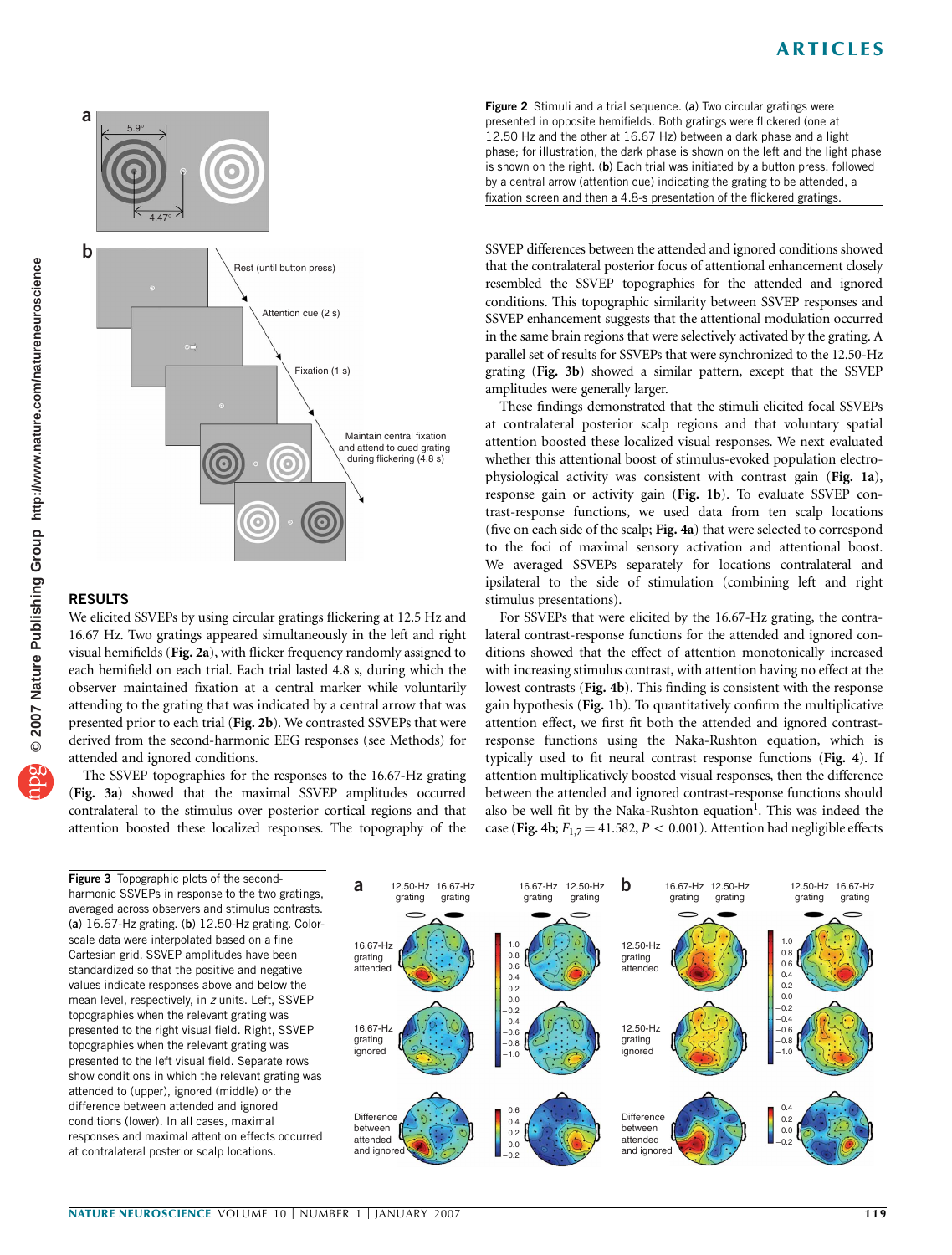

on the weak responses recorded from ipsilateral locations, which confirmed the spatial selectivity of the attention effect (Fig. 4b).

We found essentially the same pattern of results for SSVEPs that were elicited by the 12.50-Hz grating (Fig. 4c). The attentional boosting of SSVEPs was spatially selective (confined to contralateral locations) and the contrast-response functions indicated response gain; the difference between the attended and ignored contrast-response functions grew monotonically with increasing stimulus contrast, conforming to the Naka-Rushton equation (Fig. 4c;  $F_{1,7} = 9.107$ ,  $P < 0.02$ ), with attention having no effect at the lowest contrasts.

In addition to these primary results that consistently supported the idea that the effects of attention on SSVEPs have response gain

Figure 5 Representative simulation results indicate that an attentional response or activity gain effect could not emerge from averaging neuronal contrast gain effects over a population of neurons with a variety of contrastresponse functions and contrast gain magnitudes. The average attention effect (the difference between attended and ignored responses) is plotted as a function of contrast for each simulated neural population ( $N = 1,000$ ), characterized by specific distributions of neuronal contrast-response functions and attentional contrast gain magnitudes. The 48 representative attention effect–versus–contrast curves shown are based on an even sampling of population-parameter statistics from the following ranges. Because neurons in higher visual areas tend to saturate at lower contrasts (see ref. 44 for a review), mean  $C_{50}$  was sampled between 0.43 (reported for V1)<sup>31</sup> and 0, and its standard deviation was fixed at 0.31 (reported for  $V1$ )<sup>31</sup>. The mean neuronal attentional contrast gain (the mean percentage reduction in  $C_{50}$  due to attention) was sampled between 0% (no attention effect) and 100% (maximal attention effect), and its standard deviation was sampled between 0% and 200%. The mean and standard deviation for the parameter  $n$  were 2.5 and 1.4 (reported for V1)<sup>31</sup>, and those for b were 0.1 and 0.2; a was set to unity. See text and equation (1) for an explanation of these parameters. To clearly show the shape of each attention-effect curve, each curve has been normalized to its peak value. Though not shown, our simulation also produced peaked attention-effect curves that were consistent with contrast gain when we sampled the population-parameter values from wider ranges of means and standard deviations.

Figure 4 Second-harmonic SSVEP contrast-response functions. (a) Illustration of the contralateral and ipsilateral electrodes used for this analysis. (b,c) SSVEP contrast-response functions for the 16.67-Hz grating (b) and the 12.50-Hz grating (c), computed from the 10 scalp electrodes illustrated in a, from which strong stimulus responses and attention effects were obtained ( $Fig. 3$ ). In b and  $c$ , the left panels show contralateral responses and the right panels show ipsilateral responses. Solid curves show contrast-response functions obtained when the relevant grating was attended. Dotted curves show contrast-response functions obtained when the relevant grating was ignored. For the contralateral responses, the insets show the contrast dependencies of the attention effects (the difference between the attended and ignored conditions). The continuous curves show fits based on the Naka-Rushton equation; for the 16.67-Hz grating,  $r^2$  for the fits are 0.995 (contralateral attended), 0.991 (contralateral ignored), 0.982 (ipsilateral attended) and 0.956 (ipsilateral ignored); for the 12.50-Hz grating, the corresponding  $r^2$  are 0.994, 0.987, 0.975 and 0.992. SSVEP amplitudes have been standardized and averaged across observers (see Fig. 3), and the error bars indicate  $\pm$  1 s.e.m.

characteristics, we also found some frequency dependencies. First, SSVEPs were generally stronger for the 12.50-Hz grating than for the 16.67-Hz grating (compare Figures 3a and b). This could be related to differences in perceived contrast. Although the amplitude of luminance modulation was physically identical for the two flicker frequencies, subjectively the 12.50-Hz grating appeared slightly higher in contrast than the 16.67-Hz grating, probably owing to a higher perceptual sensitivity to the slower flicker. Second, the effects of attention were generally greater for the 16.67-Hz grating than for the 12.50-Hz grating (compare Figures 4b and 4c). Indeed, the magnitude of the attention effects might depend systematically on flicker frequency<sup>24</sup>. We note that the examined EEG second-harmonic responses (33.33 Hz) were in the gamma range for the 16.67-Hz grating and that some evidence suggests that gamma-range synchronization is closely associated with attention<sup>12,25</sup>. Third, within the contrast range used, SSVEP contrastresponse functions saturated for the 16.67-Hz grating (Fig. 4b), but not for the 12.50-Hz grating (Fig. 4c). Perhaps the higher-frequency grating activated a higher ratio of magno-type to parvo-type neurons than did the lower-frequency grating. Magno-type neurons may disproportionately contribute to the perception of a faster flicker<sup>26</sup> (but see ref. 27,28) and they also tend to saturate at a lower contrast<sup>29</sup>.

These frequency dependencies merit further investigation, and it is unclear how SSVEP results might differ for frequencies that were not tested in this experiment. Nevertheless, our SSVEP results provided strong evidence that is pertinent to the response gain hypothesis. Both the 16.67- and 12.50-Hz gratings elicited electrophysiological responses

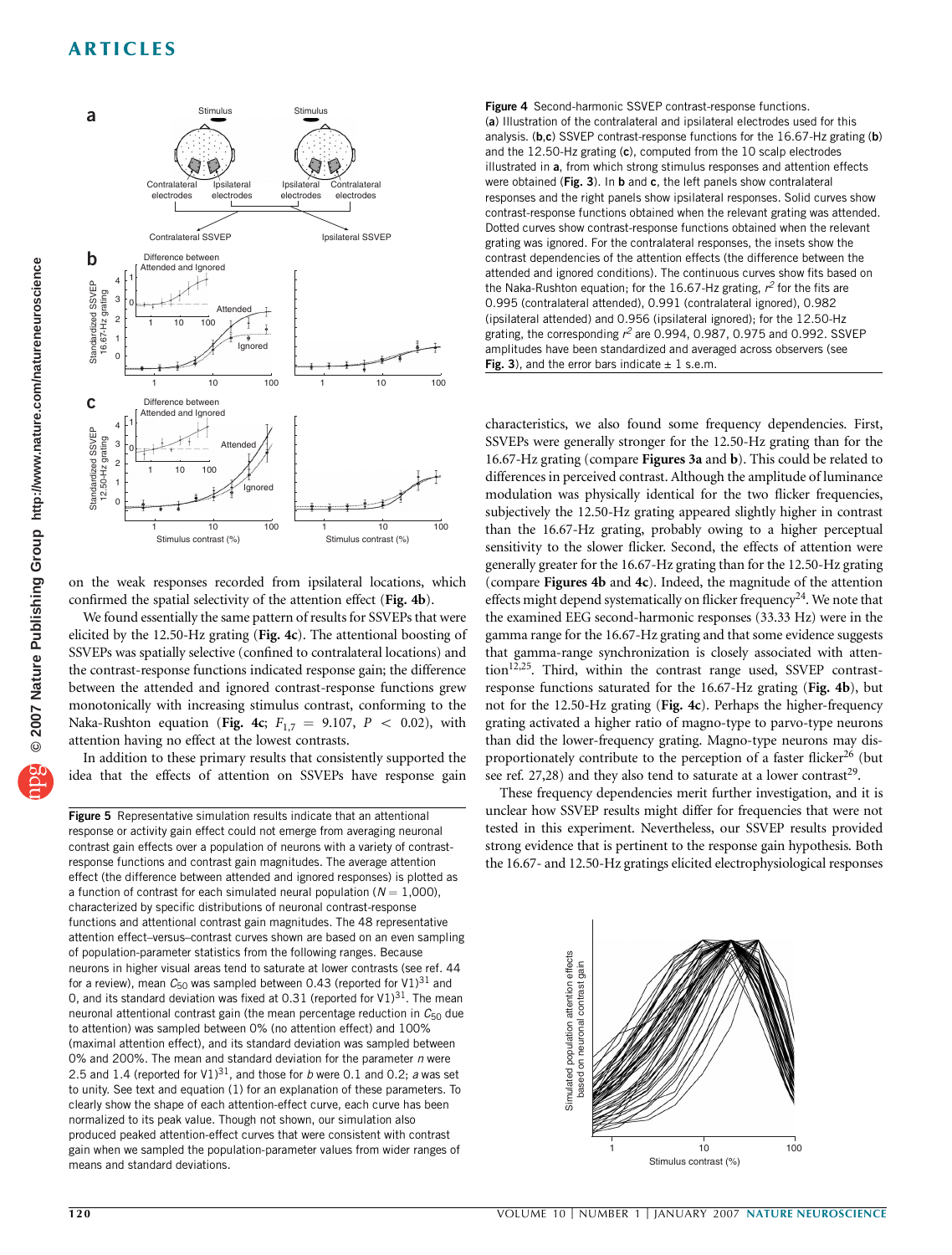## ARTICLES



Figure 6 ITPC for second-harmonic SSVEPs averaged across contralateral focal electrodes, which are illustrated in Figure 4a. (a) Time-averaged ITPCs (averaged over the entire trial period) when gratings were attended versus ignored. ITPCs are shown separately for the two flicker frequencies (16.67-Hz and 12.50-Hz) and for the two highest contrasts (40% and 80%). Attention significantly increased ITPC in all conditions;  $t_7 = 2.758$ ,  $P < 0.03$  and  $t_7 = 2.409$ ,  $P < 0.05$  for 40% and 80% contrasts, respectively, for the 16.67-Hz flickered grating, and  $t_7 = 3.608$ ,  $P < 0.01$  and  $t_7 = 2.878$ ,  $P < 0.03$ for 40% and 80% contrasts, respectively, for the 12.50-Hz grating. (b) Time course of ITPCs when gratings were attended versus ignored. ITPCs (averaged across 40% and 80% contrasts) are shown separately for the 16.67-Hz grating (upper) and the 12.50-Hz grating (lower). Time zero corresponds to the grating onset. Note that it takes a few hundred milliseconds for the effects of attention on synchronization to emerge after the grating onset. The data have been averaged across observers and the error bars shown in a indicate  $\pm$  1 s.e.m., with individual variability in baseline ITPC removed.

that were localized to the contralateral posterior scalp regions, and attention boosted these focal responses in a manner that was consistent with the response gain hypothesis.

#### **DISCUSSION**

To understand how the voluntary allocation of spatially focused attention modulates neural activity, previous research has considered three hypotheses: contrast gain (the effects of attention being equivalent to increasing stimulus contrast), response gain (attention multiplicatively boosting stimulus-evoked neural activity) and activity gain (attention multiplicatively boosting the net neural activity). As discussed above, to date the evidence at the level of single neurons has been mixed. Here we investigated these hypotheses at the neural population level by using flickered stimuli and monitoring the corresponding SSVEPs. Voluntary visual attention multiplicatively increased the synchronized electrophysiological activity, which likely arose from contralateral neocortical regions in response to these stimuli. As attention did not affect the baseline activity, we have demonstrated attentional response gain at the neural population level.

There are at least two possible ways by which attention could increase SSVEPs in accord with response gain, even if attention increased neuronal spike rates predominantly in accord with contrast gain. First, a response gain pattern might emerge for a neural population when responses are averaged across neurons with a variety of contrastresponse functions (showing different half-saturation contrasts and maximum responses) and various magnitudes of attention-based contrast gain. Note that we cannot make any firm predictions about SSVEPs on the basis of single-cell spike rate activity because SSVEPs reflect aggregate local field potentials, which are more closely associated with the synaptic activity of a neural population than with spike rates $19,30$ . Nevertheless, we conducted a simulation analysis to show that attentional response gain at the population level cannot emerge from a linear summation of attentional contrast gain on single-cell spike rate activity. We assumed that each neural contrast-response function was reasonably approximated by the Naka-Rushton equation (a neural response,  $R$ , as a

function of contrast, C; equation  $(1)$ <sup>31</sup> and that the parameters  $a$  (maximum response relative to baseline),  $C_{50}$  (half-saturation contrast), n (steepness of the contrastresponse function) and  $b$  (spontaneous baseline response) were normally distributed across the responding population of neurons.

$$
R(C) = a \frac{C^n}{C^n + C_{50}^n} + b \tag{1}
$$

We considered a wide range of population means and standard deviations for the distributions of these contrast-response parameters, including published values for monkey V1 (ref. 31) and V4 (ref. 7) neurons. In simulating the effects of attention, we assumed that the magnitude of attentional contrast gain (the reduction in the  $C_{50}$  parameter with attention) was normally distributed across the responding neurons, and we tested a wide range of population means and standard deviations for the attention effect (the mean percentage reduction in  $C_{50}$  was varied from 0% (no attentional contrast gain) to 100% (maximum attentional contrast gain) with the standard deviations ranging from 0% to 1,000%). For

each simulated neural population, we computed the average attention effect (the difference between attended and ignored responses) as a function of contrast. All of our simulated population-averaged attention effects peaked at mid-range contrasts (Fig. 5), consistent with contrast gain (Fig. 1a). This indicates that the average population responses from neurons with a variety of contrast-response functions and attentional contrast gain magnitudes should still produce an overall contrast gain effect. Thus, it is unlikely that the attentional response gain effects we observed on SSVEPs were due to the simple averaging of contrast gain effects from individual neurons.

An alternative possibility is that attention increases the phase coherence of neural responses at the population level, in addition to producing contrast gain or a mixture of contrast, response and activity gain at the neuronal level. Because SSVEPs are measured as frequency-locked electrophysiological responses to flickered stimuli, increased SSVEPs could arise from increased amplitudes or from an increase in the coherence of underlying neural responses $32,33$ . One way to evaluate whether attention increased neural response synchronization is to examine intertrial phase coherence (ITPC)<sup>34,35</sup>. ITPC provides an amplitude-independent measure of the degree to which stimulus-evoked EEG responses are phase-locked to the stimulus volleys. For example, when the neuronal responses underlying SSVEPs are not synchronized, there will be substantial random variability in the phase lags among those responses, producing SSVEPs with large variability in phase from one stimulus volley to another. In contrast, when the neuronal responses underlying SSVEPs become more synchronized to stimulus dynamics, there will be less random variability in the phase lags among those responses, producing coherent SSVEPs with less variability in phase from one stimulus volley to another. ITPC provides a measure of this phase consistency in terms of the degree to which EEG responses of a specific frequency are time-locked to stimulus dynamics. ITPC values vary from 0 (a complete absence of synchronization) to 1 (perfect synchronization).

Voluntary attention increased the average ITPC in the contralateral focal electrodes by  $\sim$  10% for both 16.67-Hz and 12.50-Hz gratings at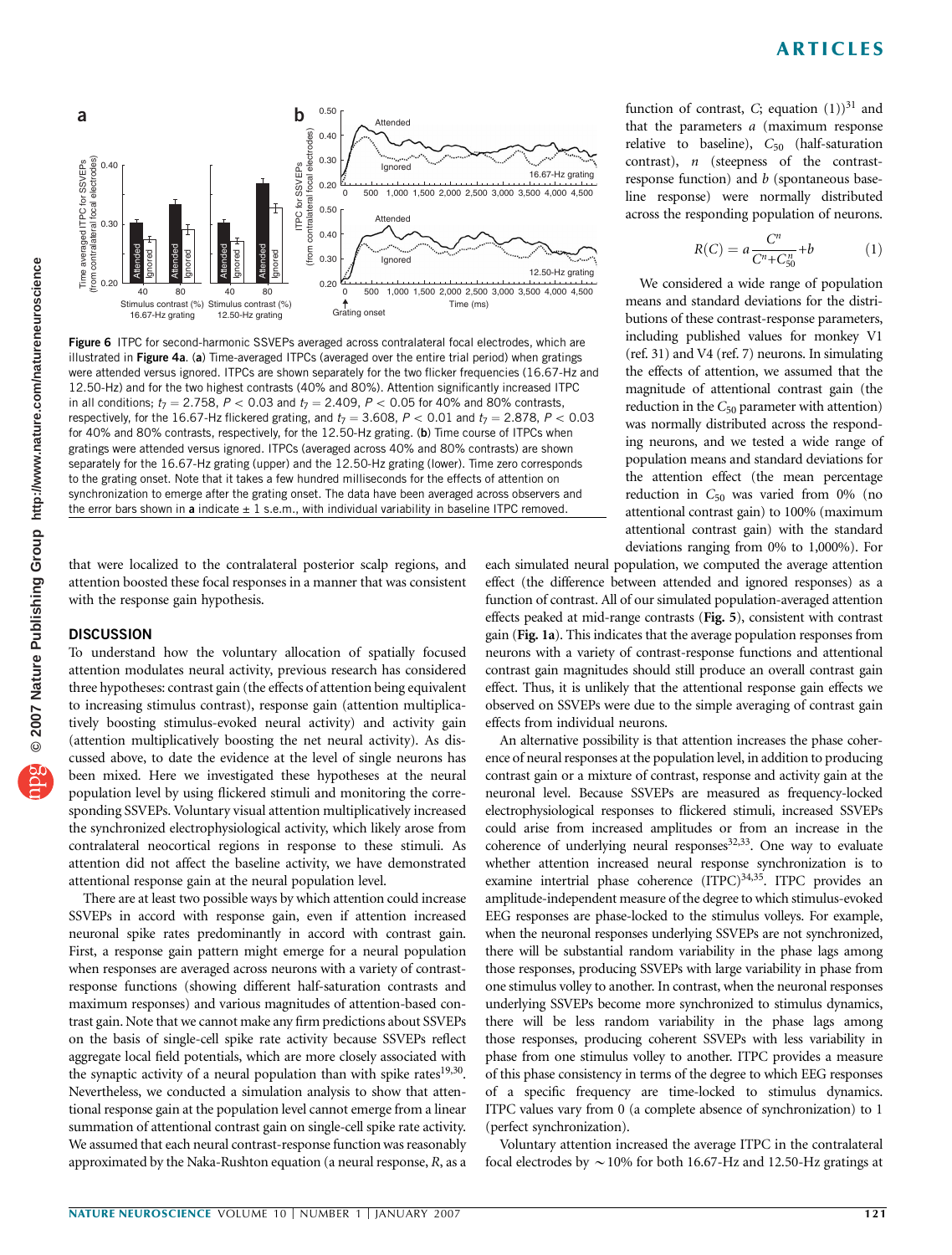## ARTICLES



the higher end of the stimulus contrast range (40% and 80%; Fig. 6a). The time course of the ITPC (averaged across 40% and 80% contrasts) shows that the effect of attention emerged within 300–500 ms (Fig. 6b), which is within the temporal range of voluntary attention effects reported for single-cell spike rates<sup>1,12,36,37</sup>.

A previous single-cell study<sup>12</sup> reported faster (within 50-150 ms) attentional boosting of gamma-range synchronization (and reduction of low-frequency synchronization) between single-cell spikes and local field potentials in V4. It is possible that it takes longer for synchronization to develop over the large population of neurons that generate SSVEPs. Additionally, the two studies examined different types of neural synchronization; whereas the single-cell study found attentional modulations of local neuronal synchronizations within intrinsic frequencies, we found attentional enhancement of population synchronization to stimulus dynamics. Future research is necessary to clarify the relationship between these two types of synchronization. We also acknowledge the need to be cautious in comparing SSVEP results with single-cell results. Specifically, single-cell studies have examined attention effects when stimuli are presented within the neurons' classical receptive fields, whereas SSVEPs combine responses from a large population of neurons, including those for which the stimulus falls on the border of, or outside, their classical receptive fields. Future single-cell research, in which attention effects are examined using large stimuli spanning multiple receptive fields, would be necessary to understand how our SSVEP results relate to attention effects on single neurons.

An important aspect of our results is that the attentional boosting of ITPC increased with contrast, indicating that attention enhanced population synchronization most strongly for high-contrast stimuli (Fig. 7). This response gain–type attentional enhancement of ITPC occurred throughout the time period of sustained attention (200–400 ms, 400–1,000-ms and 1,000–4,800-ms intervals), except for the initial period (50–200 ms), in which no attentional modulation of ITPC occurred (Fig. 7). Overall, converging evidence from our simulation (Fig. 5) and ITPC analyses suggests that the observed attention-based multiplicative boost in SSVEPs is attributable to attentional modula-

Figure 7 Contrast dependence of ITPC for second-harmonic SSVEPs (averaged across contralateral focal electrodes, see Fig. 4a) when gratings were attended versus ignored. Upper, time-averaged (50–4,800 ms) ITPC contrast-dependence functions. Lower, ITPC contrast-dependence functions shown separately for different time periods during sustained attention. The data have been averaged for the 16.67-Hz and 12.50-Hz gratings and across observers. The continuous curves indicate fits based on the Naka-Rushton equation; in the upper panel,  $r^2$  values for the fits are 0.991 (attended) and 0.987 (ignored) for the 50–4,800-ms period; in the lower panel,  $r^2$  are 0.692 (attended) and 0.933 (ignored) for the 50–200-ms period (black), 0.946 (attended) and 0.951 (ignored) for the 200–400-ms period (orange), 0.985 (attended) and 0.967 (ignored) for the 400–1,000-ms period (blue) and 0.994 (attended) and 0.985 (ignored) for the 1000–4,800-ms period (green). Note that, except for the earliest interval that shows no attention effect, ITPC contrast-dependence functions for all of the other periods show a response gain–type profile.

tion of neural response synchronization. Further research will be necessary to understand how voluntary attention increases neural response synchronization, but a recent computational study suggests that one possible mechanism might be for attention to reduce the driving current to inhibitory neurons<sup>18</sup>.

Our results might be criticized on the grounds that natural images are not flickered. In fact, rapid luminance modulations frequently occur in both natural and artificial environments—rippling water, motion through a textured environment, rapid saccades, micro saccades that always occur even during voluntary eye fixation<sup>38</sup>, TV displays and artificial illuminations that generate periodic flicker. Thus, one might argue that flickered stimuli are more ecologically valid<sup>23</sup> than the briefly flashed stimuli that are often used in visual attention research. Furthermore, our ITPC analysis has shown that attention increases phase-locking of SSVEPs to rapid changes in luminance, suggesting that attention increases the synchronization of neural population responses to dynamic signals from an attended stimulus. Because retinal stimulation is nearly always dynamic, it is plausible that the synchronization-based multiplicative attention mechanism demonstrated here is also operational in natural situations.

To conclude, visual sensitivity is enhanced for stimuli presented at the focus of attention. Many previous studies have investigated the neural mechanisms underlying the beneficial effects of attention on performance. The present findings add to this body of research by implicating separate functions for the effects of attention on neural population activity and neuronal spike rate activity.

On a fine spatial scale—that is, when attended and ignored stimuli activate many of the same neurons—attention appears to increase the influence of the attended stimulus relative to the influence of the ignored stimulus in determining neuronal activity. This mechanism has been formalized in the biased-competition model<sup>36,39</sup>. In this model, attention can affect the relative weighting of signals from attended and ignored stimuli and can mediate attention effects on high-contrast and low-contrast stimuli if both attended and ignored stimuli fall within a single receptive field. For example, when a high-contrast preferred stimulus and a high-contrast null stimulus both fall within a single neural receptive field, attention can boost the neuron's response by preferentially weighting the signal from the preferred stimulus and can reduce the neuron's response by preferentially weighting the signal from the null stimulus; the response would be intermediate if both stimuli were ignored. Some suggest that this biased-competition mechanism is closely associated with contrast gain because both selective attention and the relative contrast of competing stimuli similarly modulate the relative influence from within-receptive-field stimuli<sup>10,11</sup>. A biased competition–contrast gain mechanism can thus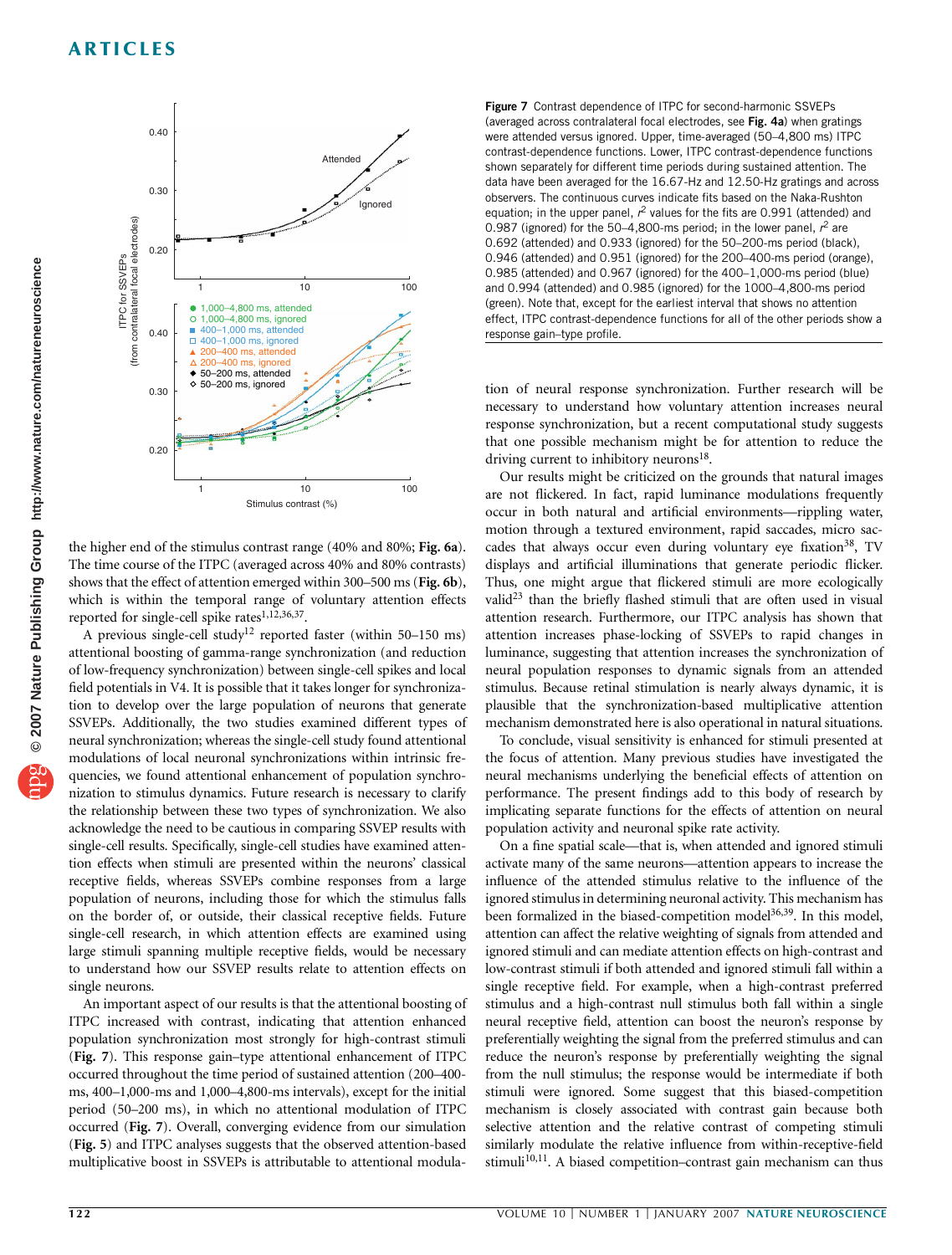mediate attentional boosts in visual sensitivity for low- to moderate-contrast stimuli in general (Fig. 1a) and also for high-contrast stimuli when the competing stimuli are near enough to activate a single receptive field. Note that increasing neuronal activity via response or activity gain would be ineffective for selecting among within-receptive-field stimuli; in that case, input modulation would be necessary to accomplish attentional selection, either via contrast gain or via response (or activity) gain occurring in the previous processing stage in which the competing stimuli fall in separate receptive fields.

The biased competition–contrast gain mechanism, however, would be ineffective when attended and ignored stimuli were both high contrast and presented relatively

far apart, so as not to fall within a single neuron's receptive field. For example, in our experiment, the two gratings were presented in opposite visual hemifields. The attended and ignored gratings would have activated separate receptive fields in nearly all of the cortical visual areas throughout the ventral pathway (V1, V2, V4, through the inferotemporal cortex) thought to be closely associated with object perception and pattern visibility $40-42$ . Even in the inferotemporal cortex, where visual neurons have very large receptive fields, neurons respond primarily to contralateral stimuli regardless of the direction of attention<sup>37</sup>. In such circumstances, our results implicate a synchronization-based attention mechanism that multiplicatively enhances population neural activity.

In summary, a biased competition–contrast gain mechanism can modulate neuronal spike rates for both low- to moderate-contrast stimuli and spatially proximate stimuli (regardless of contrast). Subpopulations of neurons showing response and activity gain properties may extend attention effects across a broader range of contrasts<sup>7</sup>. However, an additional synchronization-based response gain mechanism, operating at the neural population level, allows robust attentional selection of the high-contrast stimuli typically encountered in everyday life even when attended and ignored stimuli are too far apart to be detected by the same neuron's receptive field. Both neuronal and synchronization-based mechanisms of attention may operate concurrently to fulfill the demands of attentional regulation in diverse environmental circumstances.

### **METHODS**

Observers. Eight observers with normal or corrected-to-normal vision participated as paid volunteers after giving informed written consent. The group included five men and three women. Their ages ranged from 23 to 45 years.

Stimuli. We displayed stimuli on a 19-inch CRT monitor set to a 100-Hz refresh rate. We presented two identical square-wave modulated circular gratings (1.1 cycles per degree in fundamental spatial frequency) to the left and right visual hemifields (Fig. 2a).

We always flickered the two gratings at different frequencies (12.50 Hz and 16.67 Hz, with assignment to visual hemifield randomized across trials). We induced flicker by modulating the luminance of the concentric rings symmetrically (darker and lighter) against the mid-gray (64.7 cd  $m^{-2}$ ) background, which prevented the creation of negative afterimages. Because visual neurons are primarily driven by luminance changes, we define the contrast, C, of the flickered gratings as,  $C = (L_{\text{light}} - L_{\text{dark}}) \times (L_{\text{light}} + L_{\text{dark}})^{-1}$ , where  $L_{\text{light}}$  and  $L_{\text{dark}}$  indicate the luminance during the light and dark phases, respectively.



Figure 8 Examples of probe displays for the control experiment. (a) A target-present display (the target is the pair of identically oriented oblique lines at the location of the left grating). (b) A target-absent display (oblique lines are oriented differently within each pair). Vertical distractors were added so that grouping did not create an easily detectable emergent feature.

> Experimental procedure. The observer initiated each trial by a button press (Fig. 2b). A central arrow (attention cue) then appeared for 2 s to indicate which grating (left or right) the observer was to attend to during that trial. Following a 1-s fixation screen, the two flickering gratings appeared. During the subsequent 4.8-s period, the observer voluntarily attended to the cued grating, while maintaining eye fixation at the central fixation marker and attempting to withhold blinks.

> We directly manipulated attention by instructing the observers to sustain attention to the cued grating and ignore the other grating. We chose this method, rather than indirectly manipulating attention by using a visual task, so that SSVEP modulations could be attributable to voluntary spatial attention without potential task-related confounding factors. Behavioral<sup>4,13,43,44</sup> as well as fMRI45 results have provided evidence that human observers can reliably allocate attention when instructed to do so. The fact that we obtained substantial attentional boosting of stimulus-selective contralateral SSVEPs provides evidence that our observers successfully allocated attention to the cued grating.

> To verify that our manipulation of attention produced behavioral effects that were independent of grating contrast, we conducted the following control experiment. The trials were identical to those in the SSVEP experiment (Fig. 2b), except that we presented a cue instructing the observer to attend to both gratings on half of the trials and we measured the effects of attention using a probe display that was flashed for 100 ms. We presented the probe display (Fig. 8) 500 ms after the grating onset, as the time course of ITPC (Fig. 6b) indicated that observers fully allocated their attention by 500 ms. The target in the probe display was defined by a pair of oblique lines, identical in orientation, that occurred at the location of one of the gratings. The target always occurred at the location of the attended grating when the observer attended to only one grating (cue validity was 100%). Because we presented the targets among feature-matched distractors, they did not attract attention, nor were they easily detectable when the observer distributed attention across the display46. Thus, the experiment provided a sensitive measure of attention allocation, where successfully focused attention should have resulted in faster and more accurate target detection at the location of the cued grating. We adjusted the contrast of the probe display for each grating contrast and for each observer so that the target-detection performance in the distributed-attention condition was equivalent for all of the grating contrasts. We tested three of the eight observers who participated in the SSVEP experiment, using 5%, 20% and 80% randomly intermixed grating contrasts, with 384 trials per observer. All of the observers produced both faster response time and greater accuracy in the focused-attention condition (while attending to only one grating) than in the distributed-attention condition (while attending to both gratings) for all of the grating contrasts. Average response times were: 769 ms (focused) versus 982 ms (distributed) for the 5% contrast grating (a 213-ms advantage), 831 ms versus 950 ms for the 20% contrast grating (a 119-ms advantage) and 781 ms versus 972 ms for the 80% contrast grating (a 191-ms advantage). Average accuracies were: 85% (focused) versus 73% (distributed) for the 5% contrast grating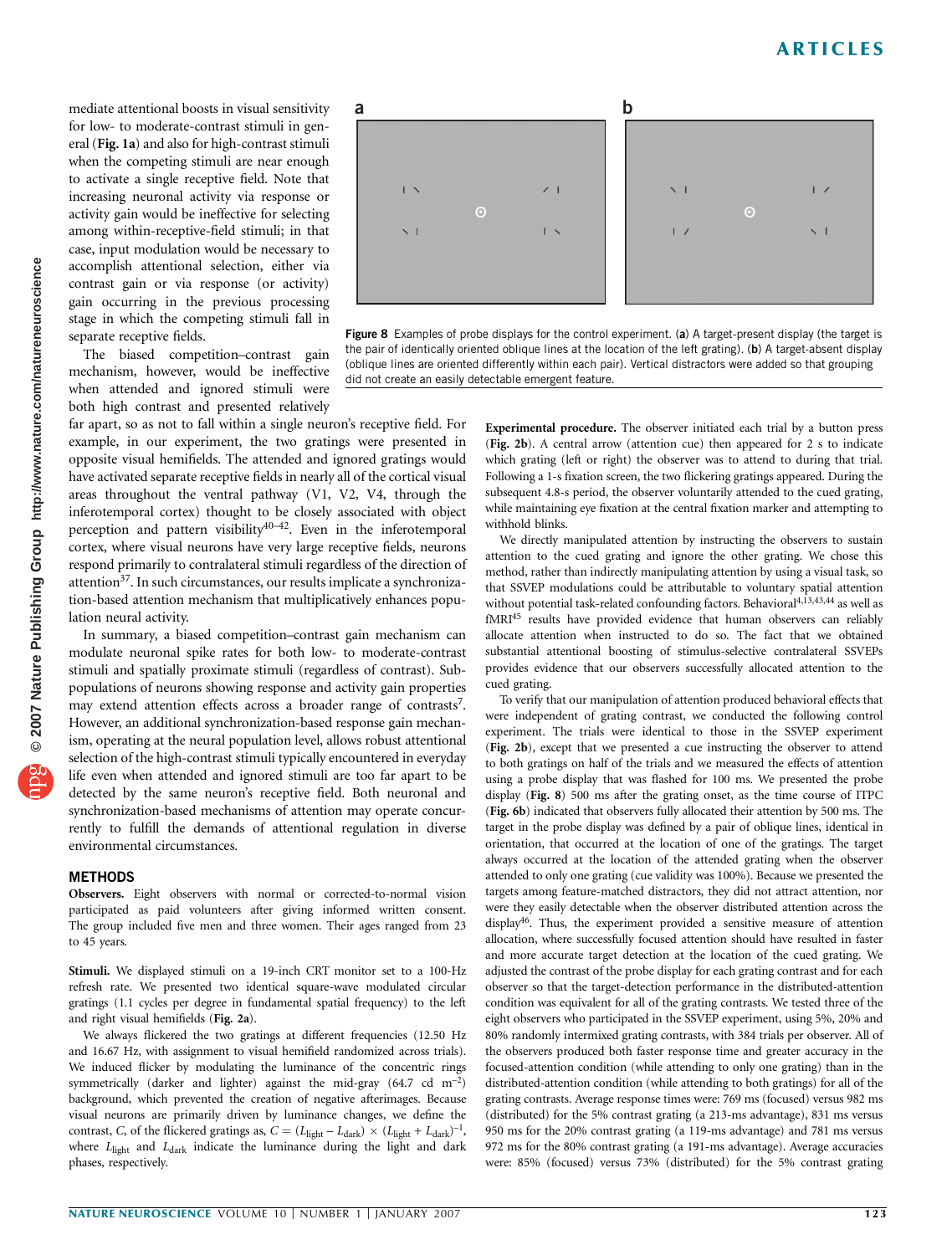## ARTICLES

(a 12% advantage), 85% versus 74% for the 20% contrast grating (an 11% advantage) and 89% versus 73% for the 80% contrast grating (a 16% advantage). Thus, these results verified that our instructional manipulation of attention produced similar behavioral effects at different grating contrast levels, suggesting that our observers allocated a comparable amount of attention to gratings of different contrasts.

In the SSVEP experiment, there were 32 trial types: 2 directions of attention (left or right), 2 assignments of flicker frequencies (12.50 Hz on the left and 16.67 Hz on the right, and vice versa) and 8 contrast levels (0.00625, 0.0125, 0.025, 0.05, 0.10, 0.20, 0.40, or 0.80). We ran each trial type 20 times while randomly varying and counterbalancing the 3 factors across trials. We tested each observer for a total of 640 trials in blocks of 160 trials. We initially ran several practice trials and also gave breaks as necessary.

Data recording and analysis. We recorded EEG activity using tin electrodes embedded in an elastic cap at locations distributed relatively evenly across the scalp. For 59 EEG channels, the right mastoid served as the reference. We used four additional channels for monitoring vertical and horizontal electro-oculographic (EOG) activity. We lowered electrode impedances to 5 k $\Omega$ , amplified signals with a bandpass of 0.3–200 Hz and digitized them at 1,000 Hz.

We rejected individual trials from further analysis on the basis of blink or muscle-activity artifacts detected by vertical EOG activity. In addition, to retain only the trials in which central eye fixation was maintained, we recursively rejected trials with the highest horizontal EOG activity until the average horizontal EOG activity for each condition (defined by each combination of attention allocation, flicker-frequency assignment, and contrast) for each observer was less than 5  $\mu$ V during the entire 4.8-s trial period. This criterion approximately corresponds to maintained central fixation within a visual angle<sup>22,47</sup> of 0.5 $^{\circ}$ . Following these artifact-rejection procedures, we retained a mean of 89% of the trials.

To exclude the initial transient response to the grating onset, we analyzed EEG waveforms recorded from 526 ms to 4,621 ms after grating onset (except for the time course analysis of ITPC which included the entire trial period). This yielded  $4,096$   $(2^{12})$  data points per trial. Reducing the number of EEG data points from each trial to a power of 2 is optimal for fast Fourier transform (FFT) analysis. We averaged EEG waveforms from the 59 scalp electrodes separately for each condition and for each observer and then we re-referenced the average waveforms to the average of left and right mastoid recordings.

To extract SSVEP activity that was synchronized to the stimulus flicker, we subjected each re-referenced average waveform (corresponding to a specific condition) from each scalp electrode to an FFT. We then computed the SSVEP amplitude as the Fourier band-power within the range of 0.976 Hz centered at the second harmonic of the stimulus flicker frequency. Because the luminance flicker we used was symmetric about the mid-gray background (Fig. 2), the fundamental-frequency responses (for example, first harmonic) from the non– frequency doubling cortical simple cells would have mostly averaged out in SSVEPs due to the random spatial distribution of the ON and OFF sub-regions of their receptive fields with respect to the flickered stimuli2,48–50. Any remaining power at the fundamental frequencies would then be due to overall unequal activation of the ON and OFF sub-regions, unbalanced amplitudes of ON and OFF responses or both. The effects of attention on such residual responses would be difficult to interpret. In contrast, frequency-doubling responses from cortical complex cells<sup>50</sup> are largely spatial-phase invariant and they contribute robustly to SSVEPs<sup>48,49</sup>.

Because the absolute values of EEG signals vary widely from observer to observer, we standardized the data from the eight observers before combining them. Specifically, we z-transformed the SSVEP amplitude from each electrode, in each condition and for each observer based on the observer's overall average and standard deviation of SSVEP amplitudes across all scalp electrodes and across all of the conditions.

#### ACKNOWLEDGMENTS

This work was supported by a US National Institutes of Health Grant EY14110 to S.S. and by National Institutes of Health Grant NS34639 and US National Science Foundation Grant BCS0518800 to K.A.P.

#### COMPETING INTERESTS STATEMENT

The authors declare that they have no competing financial interests.

Published online at http://www.nature.com/natureneuroscience

Reprints and permissions information is available online at http://npg.nature.com/ reprintsandpermissions

- 1. Reynolds, J.H., Pasternak, T. & Desimone, R. Attention increases sensitivity of V4 neurons. Neuron 26, 703–714 (2000).
- 2. Di Russo, F., Spinelli, D. & Morrone, M.C. Automatic gain control contrast mechanisms are modulated by attention in humans: evidence from visual evoked potentials. Vision Res. 41, 2435–2447 (2001).
- 3. Cameron, E.L., Tai, J.C. & Carrasco, M. Covert attention affects the psychometric function of contrast sensitivity. Vision Res. 42, 949-967 (2002).
- 4. Ling, S. & Carrasco, M. Sustained and transient covert attention enhance the signal via different contrast response functions. Vision Res. 46, 1210–1220 (2006).
- 5. Huang, L. & Dobkins, K.R. Attentional effects on contrast discrimination in humans: evidence for both contrast gain and response gain. Vision Res. 45, 1201-1212 (2005).
- 6. Carrasco, M., Ling, S. & Read, S. Attention alters appearance. Nat. Neurosci. 7, 308–313 (2004).
- 7. Williford, T. & Maunsell, J.H. Effects of spatial attention on contrast response functions in macaque area V4. J. Neurophysiol. 96, 40-54 (2006).
- 8. Morrone, M.C., Denti, V. & Spinelli, D. Color and luminance contrasts attract independent attention. Curr. Biol. 12, 1134–1137 (2002).
- 9. Lee, D.K., Itti, L., Koch, C. & Braun, J. Attention activates winner-take-all competition among visual filters. Nat. Neurosci. 2, 375–381 (1999).
- 10. Reynolds, J.H. & Chelazzi, L. Attentional modulation of visual processing. Annu. Rev. Neurosci. 27, 611–647 (2004).
- 11. Martinez-Trujillo, J. & Treue, S. Attentional modulation strength in cortical area MT depends on stimulus contrast. Neuron 35, 365–370 (2002).
- 12. Fries, P., Reynolds, J.H., Rorie, A.E. & Desimone, R. Modulation of oscillatory neuronal synchronization by selective visual attention. Science 291, 1560-1563 (2001).
- 13. Posner, M.I., Snyder, C.R. & Davidson, B.J. Attention and the detection of signals. J. Exp. Psychol. 109, 160–174 (1980).
- 14. Maunsell, J.H. & Cook, E.P. The role of attention in visual processing. Phil. Trans. R. Soc. Lond. B 357, 1063-1072 (2002).
- 15. Steinmetz, P.N. et al. Attention modulates synchronized neuronal firing in primate somatosensory cortex. Nature 404, 187-190 (2000).
- 16. Azouz, R. & Gray, C.M. Dynamic spike threshold reveals a mechanism for synaptic coincidence detection in cortical neurons in vivo. Proc. Natl. Acad. Sci. USA 97, 8110–8115 (2000).
- 17. Niebur, E. & Koch, C. A model for the neuronal implementation of selective visual attention based on temporal correlation among neurons. J. Comput. Neurosci. 1, 141–158 (1994).
- 18. Buia, C. & Tiesinga, P. Attentional modulation of firing rate and synchrony in a model cortical network. J. Comput. Neurosci. 20, 247–264 (2006).
- 19. Henrie, J.A. & Shapley, R. LFP power spectra in V1 cortex: the graded effect of stimulus contrast. J. Neurophysiol. 94, 479–490 (2005).
- 20. Regan, D. Human Brain Electrophysiology: Evoked Potentials and Evoked Magnetic Fields in Science and Medicine (Elsevier, New York, 1989).
- 21. Morgan, S.T., Hansen, J.C. & Hillyard, S.A. Selective attention to stimulus location modulates the steady-state visual evoked potential. Proc. Natl. Acad. Sci. USA 93, 4770–4774 (1996).
- 22. Müller, M.M. et al. Effects of spatial selective attention on the steady-state visual evoked potential in the 20-28 Hz range. Brain Res. Cogn. Brain Res. 6, 249-261 (1998).
- 23. Müller, M.M., Malinowski, P., Gruber, T. & Hillyard, S.A. Sustained division of the attentional spotlight. Nature 424, 309-312 (2003).
- 24. Ding, J., Sperling, G. & Srinivasan, R. Attentional modulation of SSVEP power depends on the network tagged by the flicker frequency. Cereb. Cortex 16, 1016-1029 (2005).
- 25. Fell, J., Fernandez, G., Klaver, P., Elger, C.E. & Fries, P. Is synchronized neuronal gamma activity relevant for selective attention? Brain Res. Brain Res. Rev. 42, 265–272 (2003).
- 26. Schiller, P.H., Logothetis, N.K. & Charles, E.R. Role of the color-opponent and broadband channels in vision. Vis. Neurosci. 5, 321-346 (1990).
- 27. Levitt, J.B., Kiper, D.C. & Movshon, J.A. Receptive fields and functional architecture of macaque V2. J. Neurophysiol. 71, 2517–2542 (1994).
- 28. Hawken, M.J., Shapley, R.M. & Grosof, D.H. Temporal-frequency selectivity in monkey visual cortex. Vis. Neurosci. 13, 477–492 (1996).
- 29. Edwards, D.P., Purpura, K.P. & Kaplan, E. Contrast sensitivity and spatial frequency response of primate cortical neurons in and around the cytochrome oxidase blobs. Vision Res. 35, 1501–1523 (1995).
- 30. Varela, F., Lachaux, J.P., Rodriguez, E. & Martinerie, J. The brainweb: phase synchronization and large-scale integration. Nat. Rev. Neurosci. 2, 229-239 (2001).
- 31. Geisler, W.S. & Albrecht, D.G. Visual cortex neurons in monkeys and cats: detection, discrimination, and identification. Vis. Neurosci. 14, 897-919 (1997).
- 32. Rager, G. & Singer, W. The response of cat visual cortex to flicker stimuli of variable frequency. Eur. J. Neurosci. 10, 1856-1877 (1998).